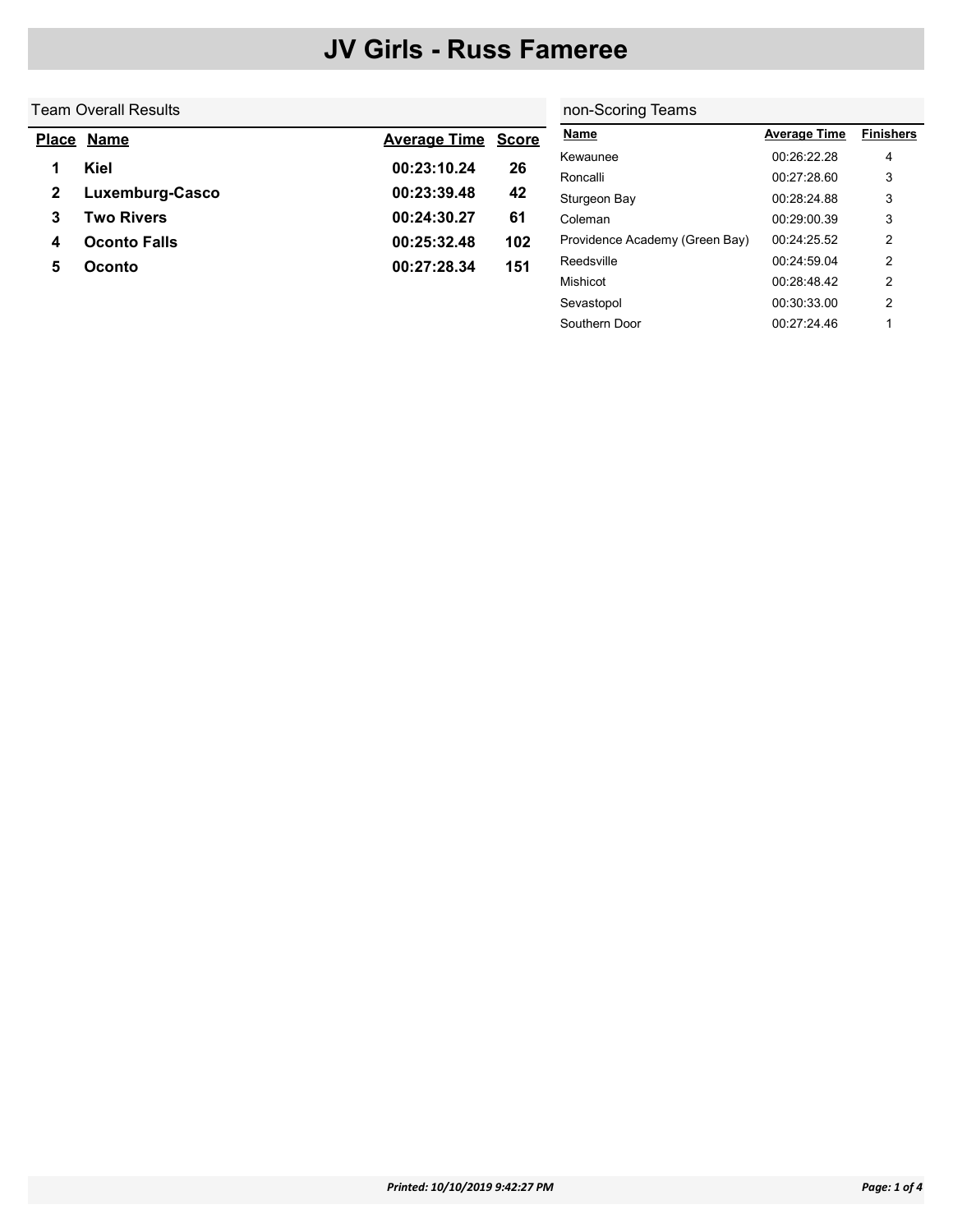#### Team Results

|              | <b>Place Team Name</b> |                              |      |                         |                            | Average Time # of Finishers Team Score |              |
|--------------|------------------------|------------------------------|------|-------------------------|----------------------------|----------------------------------------|--------------|
| 1            | Kiel                   |                              |      |                         | 00:23:10.24                | 8                                      | 26           |
|              | <b>Team Position</b>   | <b>Overall Position</b>      | Bib# | <b>Name</b>             |                            | <b>Chip Time</b>                       | <b>Score</b> |
|              | 1                      | 2                            | 551  | Cloe Jaschob            |                            | 00:22:10.11                            | $\mathbf{2}$ |
|              | $\mathbf{2}$           | 4                            | 555  | <b>Caitlin Meyer</b>    |                            | 00:22:47.32                            | 3            |
|              | 3                      | 8                            | 550  | Reagan Isselmann        |                            | 00:23:33.98                            | 6            |
|              | 4                      | 9                            | 549  | Kayla Hanson            |                            | 00:23:37.42                            | 7            |
|              | 5                      | 10                           | 556  | <b>Abby Moore</b>       |                            | 00:23:42.39                            | 8            |
|              | 6                      | 23                           | 552  | Kennedie Kautzer        |                            | 00:25:24.54                            | (20)         |
|              | $\overline{7}$         | 29                           | 554  | Allie Markham           |                            | 00:26:14.27                            | (24)         |
|              | 8                      | 41                           | 553  | Caitlin Kravick         |                            | 00:26:59.38                            | (32)         |
| $\mathbf{2}$ | Luxemburg-Casco        |                              |      |                         | 00:23:39.48                | 12                                     | 42           |
|              | <b>Team Position</b>   | <b>Overall Position</b>      | Bib# | <b>Name</b>             |                            | <b>Chip Time</b>                       | <b>Score</b> |
|              | 1                      | 1                            | 592  | Eva Junion              |                            | 00:21:57.34                            | 1            |
|              | 2                      | 5                            | 587  | <b>Tara Dhuey</b>       |                            | 00:22:55.62                            | 4            |
|              | 3                      | 13                           | 586  | Mackayla DeBaker        | 00:24:19.53<br>00:24:21.97 |                                        | 10           |
|              | 4                      | 14                           | 591  | Megan Jodar             |                            |                                        | 11           |
|              | 5                      | 19                           | 596  | <b>Brianna Paye</b>     | 00:24:42.94                |                                        | 16           |
|              | 6                      | 20                           | 590  | Savannah Jandrin        |                            | 00:25:03.78                            | (17)         |
|              | $\overline{7}$         | 22                           | 589  | <b>Teddi Froelich</b>   |                            | 00:25:23.11                            | (19)         |
|              | 8                      | 28                           | 595  | Rosanna LeGrave         |                            | 00:26:00.08                            | (23)         |
| $\mathbf{3}$ | <b>Two Rivers</b>      |                              |      |                         | 00:24:30.27                | 10                                     | 61           |
|              | <b>Team Position</b>   | <b>Overall Position</b>      | Bib# | <b>Name</b>             |                            | <b>Chip Time</b>                       | <b>Score</b> |
|              | 1                      | $\overline{7}$               | 1542 | <b>Maesen Roberts</b>   |                            | 00:23:24.08                            | 5            |
|              | 2                      | 12                           | 1544 | <b>Emily Soukup</b>     |                            | 00:24:15.19                            | 9            |
|              | 3                      | 15                           | 1540 | Jenna Green             |                            | 00:24:31.52                            | 12           |
|              | 4                      | 17                           | 1538 | Jordan Crosslan         |                            | 00:24:34.95                            | 14           |
|              | 5                      | 26                           | 1539 | <b>Kiley Graff</b>      |                            | 00:25:45.59                            | 21           |
|              | 6                      | 27                           | 1546 | Ariana Zimney           |                            | 00:25:48.67                            | (22)         |
|              | $\overline{7}$         | 31                           | 1537 | Claire Becker           |                            | 00:26:27.56                            | (26)         |
|              | 8                      | 38                           | 1541 | Elyce Laurin            |                            | 00:26:50.43                            | (30)         |
| 4            | <b>Oconto Falls</b>    |                              |      |                         | 00:25:32.48                | 5                                      | 102          |
|              | <b>Team Position</b>   | <b>Overall Position</b>      | Bib# | Name                    |                            | <b>Chip Time</b>                       | <u>Score</u> |
|              | 1                      | 16                           | 826  | <b>Haley Bell</b>       |                            | 00:24:34.12                            | 13           |
|              | 2                      | 18                           | 830  | Morgan Van Haren        |                            | 00:24:42.47                            | 15           |
|              | 3                      | 21                           | 827  | Aspen Canavera          |                            | 00:25:14.91                            | 18           |
|              | 4                      | 34                           | 828  | <b>Hailey Kopke</b>     |                            | 00:26:31.61                            | 27           |
|              | 5                      | 37                           | 829  | <b>Helen Marquardt</b>  |                            | 00:26:39.28                            | 29           |
| 5            | Oconto                 |                              |      |                         | 00:27:28.34                | 6                                      | 151          |
|              | <b>Team Position</b>   | <b>Overall Position Bib#</b> |      | <b>Name</b>             |                            | <b>Chip Time</b>                       | <b>Score</b> |
|              | 1                      | $30\,$                       | 782  | <b>Calysta Kurz</b>     |                            | 00:26:16.89                            | 25           |
|              | 2                      | 36                           | 785  | Alayna Westenberg       |                            | 00:26:35.81                            | 28           |
|              | 3                      | 39                           | 784  | <b>Katrina Salewski</b> |                            | 00:26:55.22                            | 31           |
|              | 4                      | 46                           | 781  | Nevaeh Brill            |                            | 00:28:07.49                            | 33           |
|              | 5                      | 54                           | 783  | <b>Justice Mitchell</b> |                            | 00:29:26.32                            | 34           |
|              | 6                      | 62                           | 780  | Hayden Bleibtrey        |                            | 00:32:26.55                            | (35)         |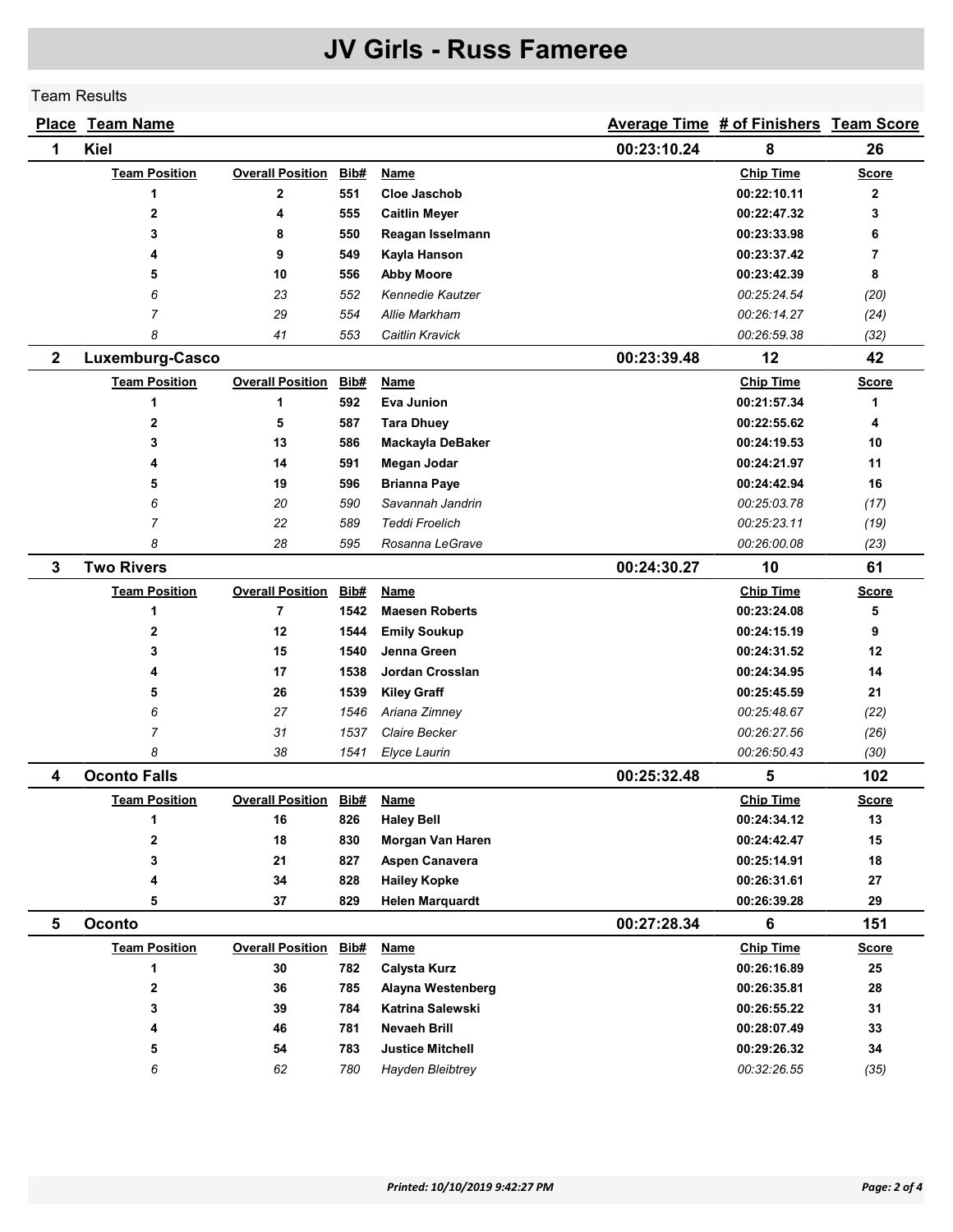#### Individual Overall Results

| <b>Overall</b> |              |      | Score Bib# Name          | <b>Class</b> | <b>Chip Time Team</b>  |                                                                        |
|----------------|--------------|------|--------------------------|--------------|------------------------|------------------------------------------------------------------------|
| 1              | 1            | 592  | Eva Junion               | <b>FR</b>    |                        | 00:21:57.34 Luxemburg-Casco                                            |
| 2              | $\mathbf{2}$ | 551  | <b>Cloe Jaschob</b>      | <b>SR</b>    | 00:22:10.11 Kiel       |                                                                        |
| 3              | 0            | 501  | <b>Madison Solero</b>    | SO           |                        | 00:22:21.81 Providence Academy (Green Bay)                             |
| 4              | 3            | 555  | <b>Caitlin Meyer</b>     | <b>SR</b>    | 00:22:47.32 Kiel       |                                                                        |
| 5              | 4            | 587  | <b>Tara Dhuey</b>        | JR           |                        | 00:22:55.62 Luxemburg-Casco                                            |
| 6              | 0            | 867  | Sarah Towne              | SO           | 00:23:23.71 Reedsville |                                                                        |
| 7              | 5            | 1542 | <b>Maesen Roberts</b>    | FR           | 00:23:24.08 Two Rivers |                                                                        |
| 8              | 6            | 550  | Reagan Isselmann         | FR           | 00:23:33.98 Kiel       |                                                                        |
| 9              | 7            | 549  | Kayla Hanson             | <b>SR</b>    | 00:23:37.42 Kiel       |                                                                        |
| 10             | 8            | 556  | <b>Abby Moore</b>        | FR           | 00:23:42.39 Kiel       |                                                                        |
| 11             | 0            | 520  | Grace Wessel             | SO           | 00:24:12.68 Kewaunee   |                                                                        |
| 12             | 9            | 1544 | <b>Emily Soukup</b>      | <b>SR</b>    | 00:24:15.19 Two Rivers |                                                                        |
| 13             | 10           | 586  | Mackayla DeBaker         | <b>SR</b>    |                        | 00:24:19.53 Luxemburg-Casco                                            |
| 14             | 11           | 591  | Megan Jodar              | <b>SR</b>    |                        | 00:24:21.97 Luxemburg-Casco                                            |
| 15             | 12           | 1540 | Jenna Green              | FR           | 00:24:31.52 Two Rivers |                                                                        |
| 16             | 13           | 826  | <b>Haley Bell</b>        | <b>SR</b>    |                        | 00:24:34.12 Oconto Falls                                               |
| 17             | 14           | 1538 | Jordan Crosslan          | SO           | 00:24:34.95 Two Rivers |                                                                        |
| 18             | 15           | 830  | Morgan Van Haren         | <b>SR</b>    |                        | 00:24:42.47 Oconto Falls                                               |
| 19             | 16           | 596  | <b>Brianna Paye</b>      | JR           |                        | 00:24:42.94 Luxemburg-Casco                                            |
| 20             | (17)         | 590  | Savannah Jandrin         | FR           |                        | 00:25:03.78 Luxemburg-Casco                                            |
| 21             | 18           | 827  | <b>Aspen Canavera</b>    | SO           |                        | 00:25:14.91 Oconto Falls                                               |
| 22             | (19)         | 589  | <b>Teddi Froelich</b>    | JR           |                        | 00:25:23.11 Luxemburg-Casco                                            |
| 23             | (20)         | 552  | Kennedie Kautzer         | JR           | 00:25:24.54 Kiel       |                                                                        |
| 24             | 0            | 517  | Kelli Barta              | SR           | 00:25:28.94 Kewaunee   |                                                                        |
| 25             | 0            | 688  | Ella Cvetezar            | JR           | 00:25:35.14 Roncalli   |                                                                        |
| 26             | 21           | 1539 | <b>Kiley Graff</b>       | <b>SR</b>    | 00:25:45.59 Two Rivers |                                                                        |
| 27             | (22)         | 1546 | Ariana Zimney            | SR           | 00:25:48.67 Two Rivers |                                                                        |
| 28             | (23)         | 595  | Rosanna LeGrave          | SO           |                        | 00:26:00.08 Luxemburg-Casco                                            |
| 29             | (24)         | 554  | Allie Markham            | FR           | 00:26:14.27 Kiel       |                                                                        |
| 30             | 25           | 782  | <b>Calysta Kurz</b>      | <b>SR</b>    | 00:26:16.89 Oconto     |                                                                        |
| 31             | (26)         | 1537 | Claire Becker            | SO           | 00:26:27.56 Two Rivers |                                                                        |
| 32             | 0            | 935  | <b>Mathison Emma</b>     | SO           |                        |                                                                        |
| 33             | 0            | 502  | Miriam "Mimi" Staudinger | FR           |                        | 00:26:28.61 Sturgeon Bay<br>00:26:29.22 Providence Academy (Green Bay) |
|                | 27           | 828  | <b>Hailey Kopke</b>      |              |                        | 00:26:31.61 Oconto Falls                                               |
| 34<br>35       | 0            | 873  | <b>Kylee Cook</b>        | FR<br>SR     | 00:26:34.36 Reedsville |                                                                        |
| 36             | 28           | 785  | Alayna Westenberg        | <b>SR</b>    | 00:26:35.81 Oconto     |                                                                        |
| 37             | 29           | 829  | <b>Helen Marquardt</b>   | FR           |                        | 00:26:39.28 Oconto Falls                                               |
|                |              |      | Elyce Laurin             | JR           | 00:26:50.43 Two Rivers |                                                                        |
| 38             | (30)         | 1541 |                          | <b>SR</b>    |                        |                                                                        |
| 39             | 31           | 784  | Katrina Salewski         |              | 00:26:55.22 Oconto     |                                                                        |
| 40             | 0            | 400  | Stephanie Faudoa         | SR           | 00:26:57.56 Coleman    |                                                                        |
| 41             | (32)         | 553  | Caitlin Kravick          | SR           | 00:26:59.38 Kiel       |                                                                        |
| 42             | 0            | 593  | Kaitlyn Vogt             | JR           |                        | 00:27:14.98 Luxemburg-Casco                                            |
| 43             | 0            | 521  | Grace Wisnicky           | SO           | 00:27:19.40 Kewaunee   |                                                                        |
| 44             | 0            | 337  | Gaelle Comby             | JR           |                        | 00:27:24.47 Southern Door                                              |
| 45             | 0            | 705  | Sarah Benfield           | FR           | 00:27:48.46 Mishicot   |                                                                        |
| 46             | 33           | 781  | Nevaeh Brill             | JR           | 00:28:07.49 Oconto     |                                                                        |
| 47             | 0            | 1545 | Chloe Taddy              | <b>FR</b>    | 00:28:07.50 Two Rivers |                                                                        |
| 48             | 0            | 689  | <b>Anne Gentine</b>      | SR           | 00:28:17.41 Roncalli   |                                                                        |
| 49             | 0            | 401  | Lauren Seefeldt          | JR           | 00:28:23.04 Coleman    |                                                                        |
| 50             | 0            | 518  | Sahara Gardner           | SR           | 00:28:28.08 Kewaunee   |                                                                        |
| 51             | 0            | 690  | Ellie Jagemann           | FR           | 00:28:33.24 Roncalli   |                                                                        |